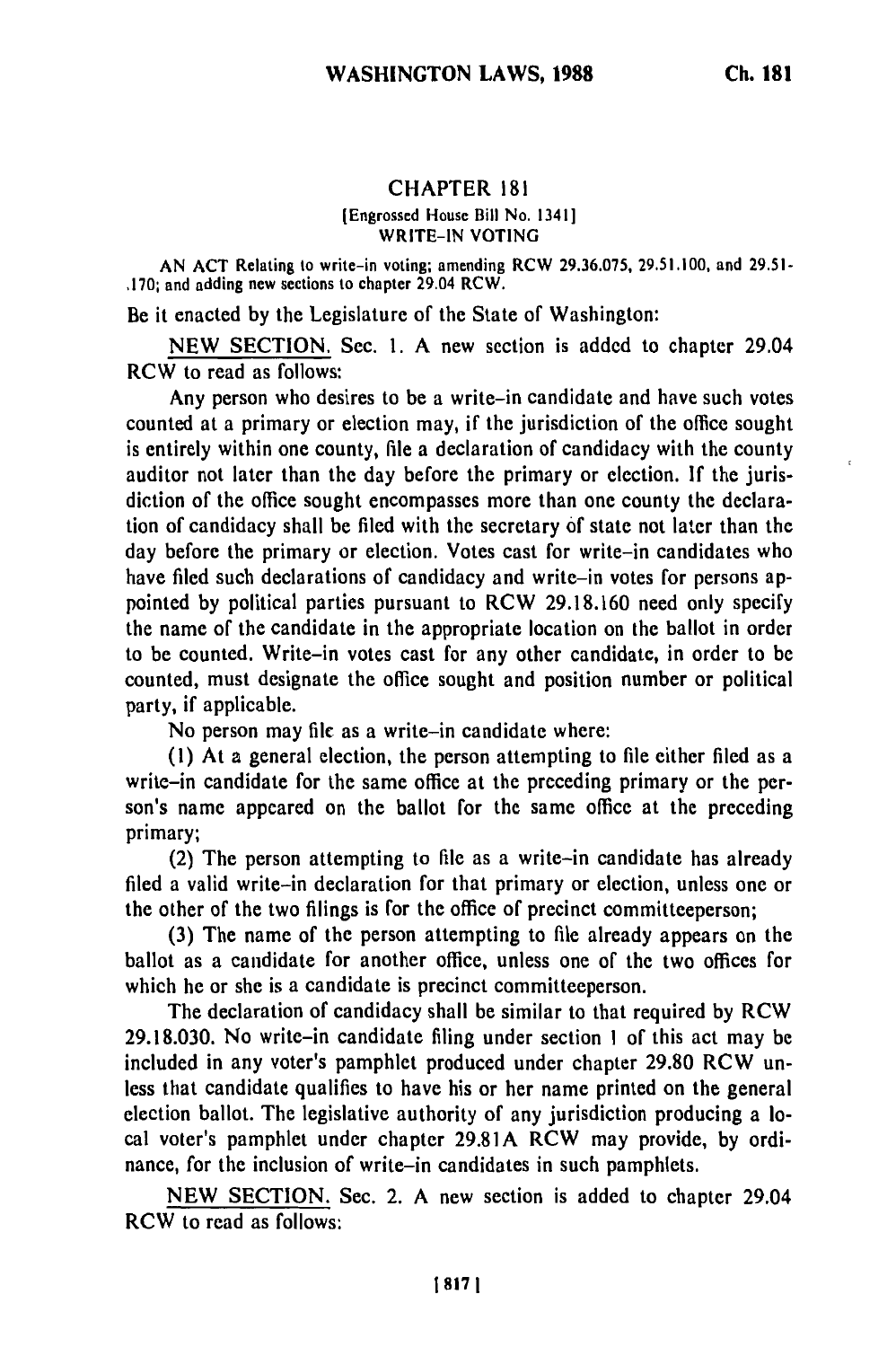**Ch. 181**

The secretary of state shall notify each county auditor of any declarations filed with the secretary under section 1 of this act for offices appearing on the ballot in that county. The county auditor shall ensure that those persons charged with counting the ballots for a primary or election are notified of all valid write-in candidates before the tabulation of those ballots.

Sec. 3. Section 29.36.075, chapter 9, Laws of 1965 as last amended by section 16, chapter 346, Laws of 1987 and RCW 29.36.075 are each amended to read as follows:

In counties that do not tabulate absentee ballots on electronic vote tallying systems, canvassing boards may not tabulate or record votes cast by absentee ballots on any uncontested office except write-in votes for candidates for the office of precinct committeeperson((s. In all counties, write-in votes for uncontested precinct committeepersons<sup>1</sup> races shall be canvassed and included with the official vote count)) who have filed valid declarations of candidacy under section I of this 1988 act. "Uncontested office" means an office where only one candidate has filed a valid declaration of candidacy either during the regular filing period or as a write-in candidate under section I of this 1988 act.

Each registered voter casting an absentee ballot shall be credited with voting on his or her voter registration record. Absentee ballots shall be retained for the same length of time and in the same manner as ballots cast at the precinct polling places.

Sec. 4. Section 29.51.100, chapter 9, Laws of 1965 as amended by section 15, chapter 101, Laws of 1965 ex. sess. and RCW 29.51.100 are each amended to read as follows:

On receipt of his or her ballot in an election the elector shall forthwith and without leaving the polling place retire alone to one of the places, booths, or apartments provided to prepare his or her ballot. Each elector shall prepare his or her ballot by marking a cross " $X$ " after the name of every person or candidate for whom he or she wishes to vote.

In case of a ballot containing a constitutional amendment or other question to be submitted to the vote of the people the voter shall mark a cross " $X$ " after the question, for or against the amendment or proposition, as the case may be. Any elector may write in the blank spaces the name of any person for an office who has filed as a write-in candidate for the office in the manner provided **by** section **I** of this 1988 act for whom he or she may wish to vote((: PROVIDED, That where a partisan office is concerned, **the voter must not only write in the name of the candidate but also the. party affiliation of such person pursuant to the provisions of RCW 29.51-.170 as now or hereafter amended)). Write-in votes cast for any other can**didate must designate the office sought and the position number or political party, if applicable.

Before leaving the booth or compartment the elector shall fold ((his)) the ballot in such a manner that the number of the ballot shall appear on